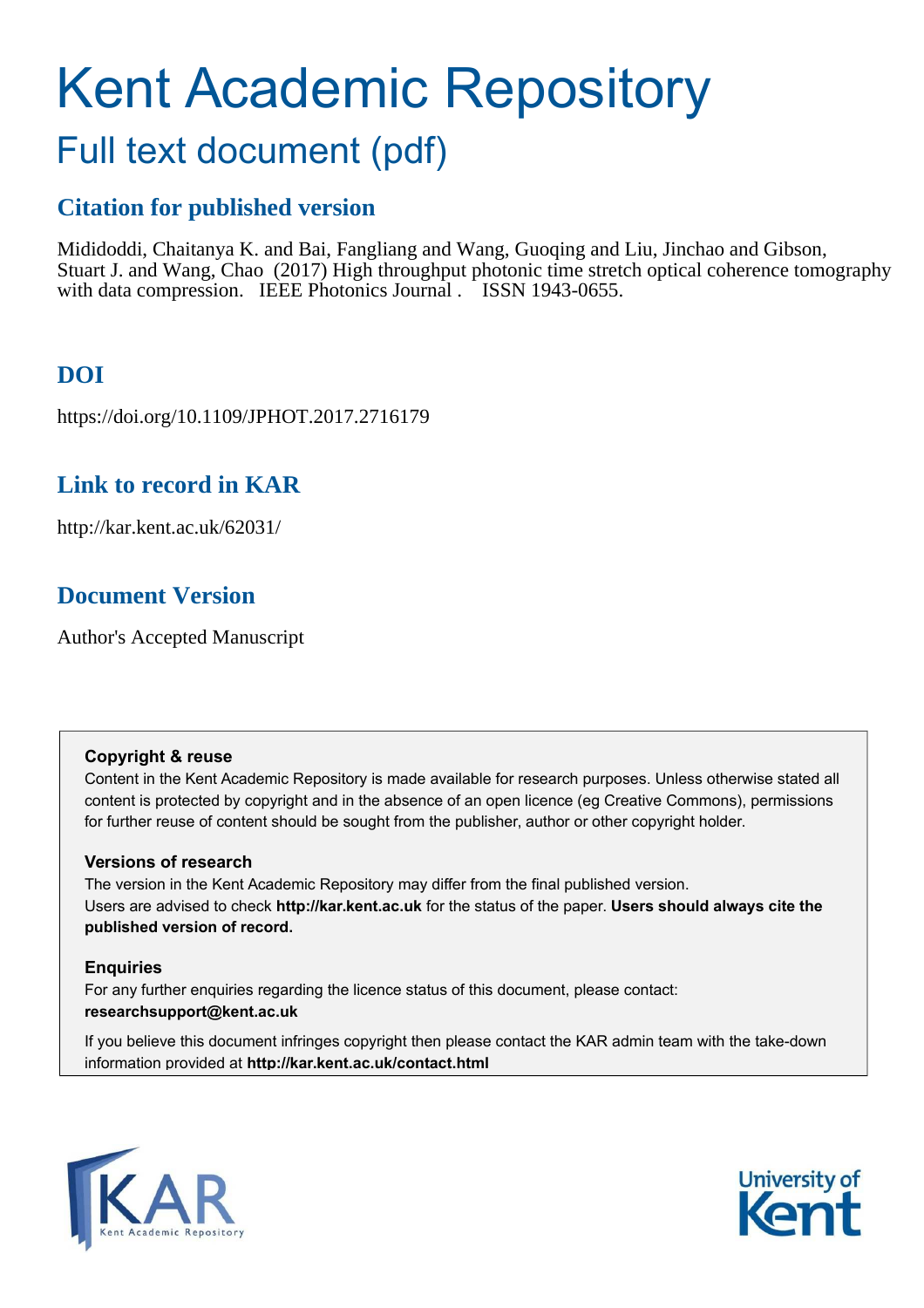# High Throughput Photonic Time Stretch Optical Coherence Tomography with Data Compression

C. K. Mididoddi, F. Bai, G. Wang, J. Liu, S. Gibson, and C. Wang, *Member, IEEE*

*(Invited Paper)*

*Abstract***—Photonic time stretch enables real time high throughput optical coherence tomography (OCT), but with massive data volume being a real challenge. In this paper, data compression in high throughput optical time stretch OCT has been explored and experimentally demonstrated. This is made possible by exploiting spectral sparsity of encoded optical pulse spectrum using compressive sensing (CS) approach. Both randomization and integration have been implemented in the optical domain avoiding an electronic bottleneck. A data compression ratio of 66% has been achieved in high throughput OCT measurements with 1.51 MHz axial scan rate using greatly reduced data sampling rate of 50 MS/s. Potential to improve compression ratio has been exploited. In addition, using a dual pulse integration method, capability of improving frequency measurement resolution in the proposed system has been demonstrated. A number of optimization algorithms for the reconstruction of the frequency-domain OCT signals have been compared in terms of reconstruction accuracy and efficiency. Our results show that the L1 Magic implementation of the primal-dual interior point method offers the best compromise between accuracy and reconstruction time of the time-stretch OCT signal tested.** 

*Index Terms***—Optical coherence tomography, dispersion, photonic time stretch, compressive sensing.** 

#### I. INTRODUCTION

PTICAL coherence tomography (OCT) is an indispensable  $Q$ PTICAL coherence tomography (OCT) is an indispensable tool for high-resolution cross-sectional optical imaging of the internal structure of an object. Since its invention [1], OCT has been used and further improved as an in-vivo diagnostic tool for biological materials such as ocular structures [2]. On the other hand, since OCT provides high-resolution depth-resolved images of strongly scattering media in a contact-free way, this technique has also been proposed for non-biological applications, such as non-destructive testing

C. K. Mididoddi, G. Wang and C. Wang are with the School of Engineering and Digital Arts, University of Kent, Canterbury CT2 7NT, U.K. (e-mail: [c.wang@kent.ac.uk\)](mailto:c.wang@kent.ac.uk).

F. Bai and S. Gibson are with the School of Physical Sciences, University of Kent, Canterbury, CT2 7NH, U.K.

(NDT) and contactless material characterization [3]. High-speed OCT is highly desirable for NDT applications where fast image acquisition is essential. Examples include observation of rapid dynamic processes and inspection of fast moving objects without motion artifacts.

The discovery of frequency-domain OCT has provided higher scan rate, offering greater stability and better signal-to-noise ratio compared to traditional time domain OCT methods [4]. In the last decade, extensive efforts have been made to increase the utility of frequency-domain OCT towards further higher measurement speed. Impressive MHz axial scan rates have been achieved by using a new type of high-speed frequency-sweeping optical source based on Fourier-domain mode locking (MDFL) [5], and by using channelized optical spectrum measurement with photodiode arrays [6]. Apart from targeting high-speed axial scanning, master–slave interferometry [7] was recent reported as an alternative high-speed solution for real-time en-face display of frequency-domain OCT images.

Most recently, the photonic time-stretch (PTS) technique [8], [9], also known as dispersive Fourier transform [10]-[12], real-time Fourier transform [13], [14], or wavelength-to-time mapping [15]-[17], has also been explored in high-speed OCT to provide even higher axial scan rates [18]-[21]. This method uses large chromatic dispersion in optical fibres to map the broadband spectrum of an ultrashort optical pulse into a temporal waveform. Therefore, frequency-domain OCT measurement can be achieved alternatively in time-domain using a high-speed single-pixel photodetector (PD), which enables PTS-OCT to operate at the axial scan rate equivalent to the pulse repetition rate of the laser, typically ranging from tens of MHz to even GHz. PTS-OCT was first implemented in the fiber-optic communication band (i.e.,  $\sim$ 1550 nm) [18], in which ultrafast PDs and good dispersive elements with large dispersion-to-loss ratio are commercially available. PTS-OCT operating at a shorter wavelength range has also been implemented offering better axial resolution and less water absorption in biological samples [19]. Amplified time stretch OCT with greatly improved sensitivity based on broadband Raman amplification has been recently demonstrated to allow high-speed OCT imaging of biological tissues [20], [21].

While the PTS technique has enabled high-throughput OCT measurement thanks to the use of high-speed hardware borrowed from optical communication systems, the instruments inherently produce an extremely high-rate data

Manuscript received March 31 2017. This work was primarily supported by the Royal Society under grant RG150036, in part by the EU H2020 RAPID Project under grant 643297 and in part by Innovate UK under grant 131989. The work of C. W. was supported in part by the EU FP7 Marie-Curie Career Integration Grant under grant 631883.

J. Liu is with VisionMetric Ltd, Canterbury, CT2 7FG, U.K.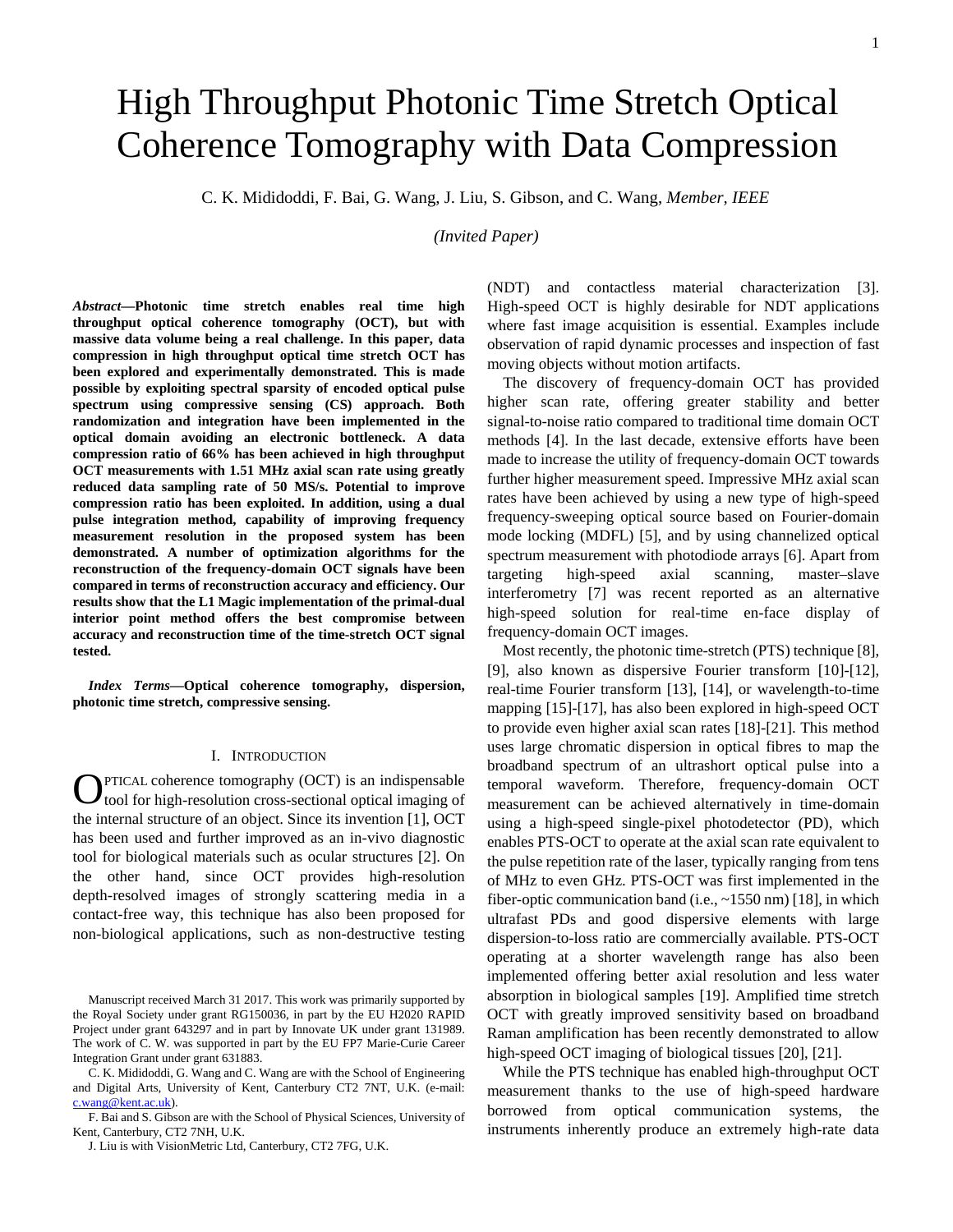stream. For example, for a PTS-OCT system running at an axial scan rate of nearly 100 MHz [19], with each OCT waveform having one thousand sampled pixels, and a high-speed analog-to-digital convertor (ADC) with a typical 10 bits of digitization accuracy [13], the produced data rate can be as high as one trillion bits per second. This deluge of OCT image data will overwhelm even the most advanced data acquisition circuits and the backend digital signal processors. Most electronic solutions fall short in this case due to the electronic bottleneck in speed and bandwidth. Therefore, new and efficient photonic approaches, which feature ultrafast speed and extremely broadband bandwidth, are highly demanded to address the emerging massive data problems in ultrafast OCT systems.

Compressive sensing (CS) has been recently proved as a promising data compression method [22], [23]. The CS approach is based on the fact that most natural images/signals are sparse in the wavelet domain and can be reconstructed from down-sampled data or a reduced number of measurements in a single-pixel receiver scheme such as the PTS-OCT system presented in this paper, leading to overall compressed data volume. Since the introduction of CS theory, a number of photonic CS systems have been implemented in the optical domain thanks to the huge instantaneous bandwidth of optical systems for random mixing [24] and integration [25]. Photonics-assisted CS has been successfully implemented to achieve data compression in broadband radio frequency (RF) signal detection [26]-[30], photonic time stretch ADC [24], [31]-[36], and ultrafast photonic time stretch imaging [37]-[40].

Research efforts have also been made to explore the use of CS method in OCT systems for data compression. For example, in [41], a CS method has been employed in post processing to reconstruct 3D OCT images from a subset of the original images by exploiting the image sparsity in certain transform domain. In [42], CS has been implemented in spectral domain OCT to reduce the total amount of original data from a CCD camera. The random under-sampling of OCT spectral data was achieved by randomly addressing the pixels in the CCD camera or applying a pre-set k-space mask [43]. Various reconstruction algorithms based on non-local approach [44] and energy-guided learning approach [45] have been studied to produce better reconstruction results from under-sampled data sets. Graphics processing units (GPU)-based parallel processing has improved reconstruction speed and achieved real-time CS spectral domain OCT [46].

Despite extensive studies on applying CS approach in spectral domain OCT [42]-[46], surprisingly, very little research work on data-compressed PTS-OCT has been reported so far [47], especially considering the fact that PTS-OCT suffers much more from massive data issues due to its high-throughput nature. In this work, photonic CS enabled data compression in high throughput PTS-OCT has been explored and experimentally demonstrated. Both random mixing and signal integration are implemented in the optical domain based on temporal modulation of time stretched optical pulse using

pseudorandom binary sequences (PRBSs) and pulse compression using opposite dispersion value. The proposed method not only overcomes the bottleneck of big data problems [48] but also provides an economic alternative to high-speed PTS-OCT data acquisition as a very low speed (50MHz) detector is capable enough to capture compressed OCT data, which otherwise demands tens of GS/s sampling rate [18]-[21].

Some preliminary experimental observations have been recently reported by us [49]. To provide a better understanding of the proposed approach, a comprehensive analysis and further simulation and experimental verifications are presented in this paper. A data compression ratio of 66% has been achieved in high throughput OCT measurements with 1.51 MHz axial scan rate using greatly reduced data sampling rate of 50 MS/s. Furthermore, a dual pulse integration method has been demonstrated to show the capability of improving frequency measurement resolution in the proposed system. A number of optimization algorithms for the reconstruction of the frequency-domain OCT signals have also been compared in terms of frequency reconstruction accuracy and efficiency. Suggestions have been given on selection of reconstruction algorithm in CS PTS-OCT systems.

The remainder of this paper is organized as follows. In Section 2, we first describe the principle of the proposed CS PTS-OCT system in details. Section 3 presents the simulation results to verify the optical system for randomization and integration with reconstruction algorithm. Experimental demonstration of data compressed PTS-OCT for a single-layer sample with various depth profiles is carried out and presented in Section 4. A new optical compressive sensing scheme based on dual pulse compression to improve the reconstruction frequency resolution is demonstrated and reported in Section 5. In Section 6, our evaluation of a number of reconstruction algorithms for CS PTS-OCT is presented. Discussions on potential improvement in compression ratio are provided in Section 7. Finally, we summarize and conclude our work in Sections 8.

#### II. PRINCIPLE

Schematic diagram of our proposed CS PTS-OCT system is shown in Figure 1. The optical source is a passively mode-locked laser (MLL) that produces a series of broadband ultra-short optical pulse train. The optical pulse is first stretched by a dispersion compensating fiber (DCF) generating a broadband passive wavelength swept optical carrier. The stretched pulse is then sent to a Michelson interferometer for real-time spectral-domain OCT measurement. Each frequency component of the pulse spectrum hence illuminates the sample successively in time. The back-reflected pulses from different layers of the sample are interferometrically combined with an unmodulated pulse reflected from a reference mirror at the optical coupler, resulting in an interference fringe in the time domain. The concept of PTS-OCT can also be understood based on frequency-to-time mapping: depth information of the sample is first encoded to optical pulse spectrum, which is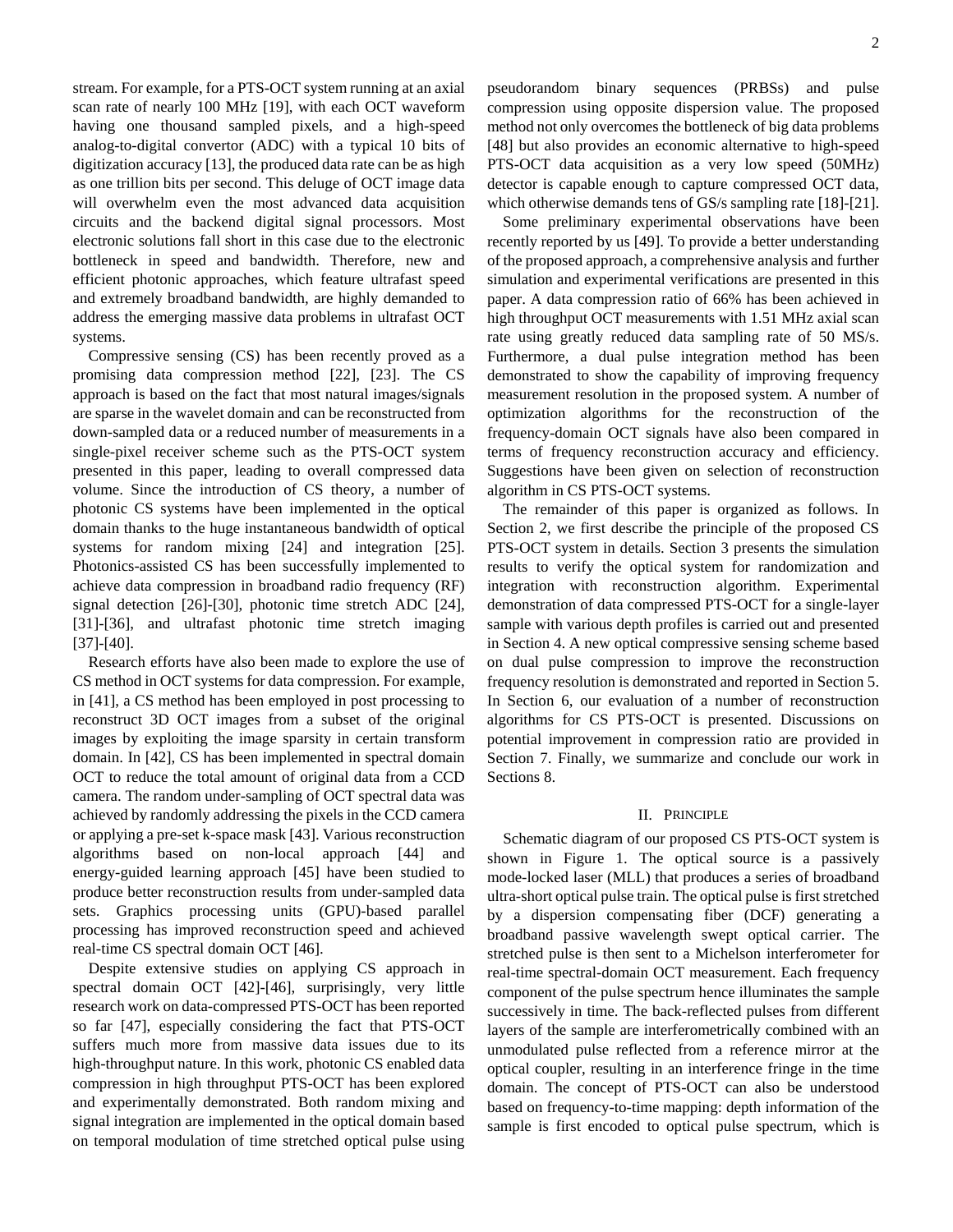further mapped to a temporal waveform by large group velocity dispersion (GVD) of the DCF. The frequency-to-time mapping relation is characterized as  $\lambda = t \ddot{\Psi}^{-1}$ , where  $\ddot{\Psi}$  is the total chromatic dispersion (in ps/nm) of the DCF. Finally a spectral interferogram can be captured in real time using a high-speed single-pixel photodetector.



Fig. 1. Block diagram of the proposed compressive sensing PTS-OCT system.

In the Michelson-type interferometer set up, one optical fibre arm ends with a fixed fibre Faraday mirror and other arm is focused onto a moveable mirror, which emulates a single reflection-layer sample. This interferometer set up produces an interference fringe pattern in both the time and frequency domains. The optical path length difference between two arms is considered to be

$$
\Delta l = \left( n_{g} L - L_{1} \right) \tag{1}
$$

where  $n_{g}$  is the refractive index of the fibre core in the fixed arm, *L* is the optical fibre length in fixed arm, and *L<sup>1</sup>* is the free space distance between the fibre end and the movable reference mirror. The free spectral range (FSR) in interference spectrum in terms of optical wavelength can be calculated as

$$
\Delta \lambda = \frac{\lambda^2}{2\Delta l} \tag{2}
$$

Thanks to the dispersion-induced wavelength-to-time mapping, this interference spectrum is converted to a temporal interference pattern with its period given by  $\Delta t = \Delta \lambda \times \ddot{\Psi}$ . It can be easily deduced from Eq. (2) that the relation between RF frequency of the interference pattern and optical path length difference can be established as

$$
f_{RF} = \frac{1}{\Delta t} = \frac{2\Delta l}{\lambda^2 \ddot{\Psi}}\tag{3}
$$

Therefore, the optical path length difference and hence the depth information of the sample can be uniquely determined from the RF frequency at a refresh rate identical to the pulse repetition rate.

Compressive sensing theory shows that a frequency-sparse signal, such as the time-encoded OCT signal, can be recovered from a reduced number of measurements in a single-pixel receiver scheme such as the PTS-OCT system, which leads to significant data compression. Compressive sensing normally involves three successive steps [22]: random mixing, integration (or equivalently low-pass filtering), and down-sampling. The original signal can be then reconstructed following a minimization algorithm. To implement photonic compressive sensing in the optical domain, each of the spectrally encoded pulses are modulated with a pseudo-random bit sequence (PRBS) at an electro-optical modulator. The bit rate of the PRBS defines Nyquist rate of the detection system.

Assuming that the spectrally encoded and time stretched optical pulse, *y* is sampled at Nyquist rate with length *N* and sparse in Discrete Fourier Transform (DFT) domain  $\Psi_{N\times N}$ , the DFT domain signal can be represented as,

$$
s_{N \times 1} = \Psi_{N \times N} y_{N \times 1}
$$
 (4)

The signal vector *y* is mixed with *m* PRBS patterns  $\varphi_{m \times N}$ , each having length *N*. Each randomly mixed optical pulse is integrated via optical pulse compression using a length of single mode fibre (SMF) that has opposite dispersion profile compared to DCF. This generates a down-sampled (*m*×1) measurement vector *z*, which can be represented as,

$$
z_{m\times 1} = A_{m\times N} s_{N\times 1} \tag{5}
$$

where  $A = \varphi \Psi^{-1}$ . Measurements *z* can be obtained by taking the optical power of each compressed pulse using a low-speed photodetector. Finally, the reconstruction of DFT domain signal from down-sampled measurements is achieved using the measurements and corresponding PRBS patterns as the inputs to an *L*-1 minimization program. Solving the minimization problem,

$$
\min\left(\|s\|_{1}\right) \quad subject \ to \quad z = As \tag{6}
$$

results in sparse solution *s*, which can be used to calculate depth profile of the sample based on Eq. (3). The compression ratio is defined as *m*/*N*.

#### III. SIMULATION RESULTS

A simulation is first performed using a commercial simulation tool VPItransmissionMaker to verify the method. The schematic shown in Fig. 1 is considered and we assume that the input optical pulse has a Gaussian shape with a full-width at half maximum (FWHM) of 800 fs and repetition rate of 50MHz, and the DCF has total dispersion of 1.28 ns/nm. The original ultrashort optical pulse is significantly stretched in time after dispersion as shown with dashed line envelop in Fig. 2a. The sample used in the simulation has a two-layer structure with a layer-to-layer separation of 0.768 mm. After reflection from the Michelson interferometer, the spectral interferogram is mapped to a time-domain waveform due to the frequency-to-time mapping. The obtained waveform is shown in Fig. 2a with solid line. Since reflection from each layer within the sample turns into unique frequency with respect to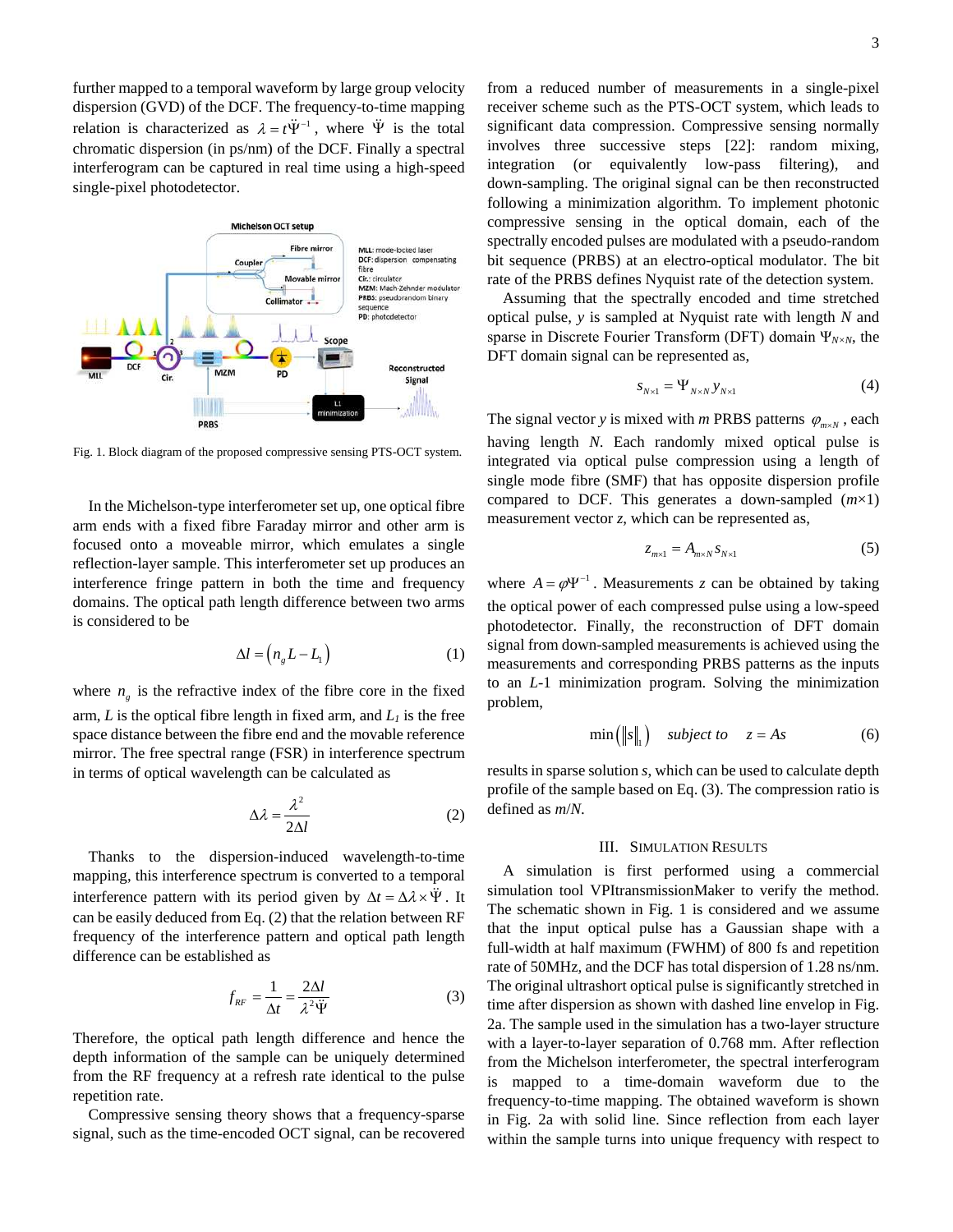the reference arm, each path length difference converts to a single-tone RF frequency in time domain. Figure 2b shows the corresponding Fourier transform spectrum, which has two strong frequency peaks at 4 GHz and 3.5 GHz respectively. The power of the peaks indicates the strength of reflection from individual layers. An excellent match with the given model in Eq. (3) is observed. Note that there is an additional frequency component close to the baseband, which is corresponding to inter-layer interference and can be removed during post-processing.



Fig. 2. Simulation results for a two-layer PTS-OCT measurement. (a) Temporal interference pattern as a result of path length difference. The time-stretched original pulse is shown in red dotted line. (b) The spectrum profile of the optical interference pattern, clearly showing two carrier frequencies of 3.5 GHz and 4 GHz. (c) The reconstructed signal in time domain using 70 measurements. (d) The reconstructed Fourier spectrum showing two strong tones which match with the original signal.

The encoded and stretched optical pulse carrying depth information is then mixed with a PRBS pattern of 10 Gbps, which leads to an original signal length of N=200. Signal integration is realized based on pulse compression using a Single mode Fibre (SMF) with opposite dispersion profile, which generates a single measurement result. Multiple measurements are implemented with different PRBS patterns and used to run L1 minimization reconstruction. By taking 70 measurements, the reconstructed DFT domain signal is shown in Fig. 2d and corresponding time domain representation is calculated using inverse Fourier transform and shown in Fig. 2c. It is evident that a good reconstruction is obtained with a compression ratio of 35%.

#### IV. EXPERIMENTAL RESULTS

To verify the utility of the proposed compressive sensing PTS-OCT system, a proof of concept experiment has been designed and implemented based on the setup shown in Fig. 1. In the experiment, the optical source is a passively mode locked laser (Calmar Mendocino FP laser), which produces a series of ultrashort optical pulses with FWHM of 800 fs and repetition rate of 50MHz. After being time stretched using a DCF with total dispersion of 1.04ns/nm, the optical pulses are directed to a Michelson-type OCT setup where one arm is an optical fibre ended with a fibre Faraday mirror and the other is in free-space

towards a moveable mirror emulating as a single-layer sample. Tuning to a particular path difference, the depth profile is encoded into the RF frequency of the mapped temporal waveform.



Fig. 3. Experiment results for a single-layer PTS-OCT measurement. (a) The temporal interference pattern for five successive pulses. (b) The first 5 PRBS patterns. (c) The modulated waveforms with red marking showing no pattern for exact amount of duration of a bit 0. (d) The compressed optical pulses using a SMF with opposite dispersion profile. The peak power of compressed pulses produce the measurements. (e) Overlapped temporal waveforms for the reconstructed signal (in solid line) and the original signal (in red dash line). (f) Fourier domain representation of the reconstructed signal (in solid line) and the original signal (in red dash line).

The first five consecutive pulses are captured using a high-speed PD and a real-time oscilloscope and shown in Fig. 3a. We can see the stretched Gaussian pulse is encoded with a single tone RF frequency indicating the strong single-layer reflection from the sample. The Fourier transform of the interference waveform is indicated by the red dotted line in Fig. 3e. A clear peak at 650 MHz is obtained, which corresponds to an optical path length difference of 0.81 mm. PRBS patterns at 2.5 Gbps are generated by an arbitrary waveform generator (AWG, Tektronix AWG7122C) as shown in Fig. 3b. Considering Nyquist rate of 2.5 Gbps and pulse period of 20 ns,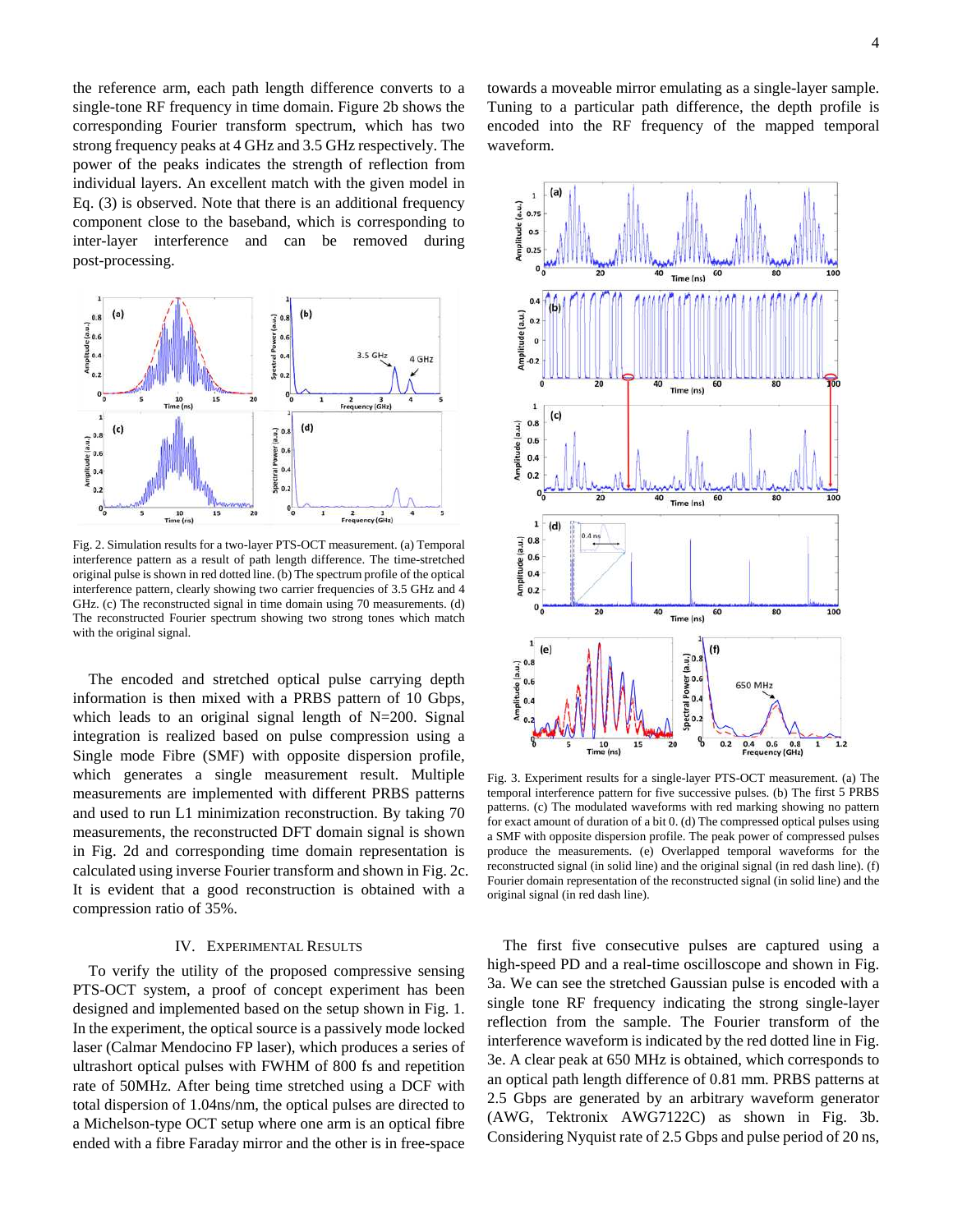the original signal length is  $N=50$ . Mixing of PRBS patterns with the encoded optical pulses is implemented using a 10 GHz Mach-Zehnder modulator (MZM) with the results captured by the oscilloscope and shown in Fig. 3c. Passing the randomly mixed pulses through a SMF with opposite dispersion profile, signal integration has been realized via pulse compression. The compressed pulses are detected with a 2.5GHz PD and shown in Fig. 3d. The pulses have a pulse-width of 0.4 ns which is inversely proportional to the PD bandwidth. The peak power of each pulse indicates the integration of mixed optical pulse and leads to a single measurement result. Overall 33 measurements have been taken to reconstruct the original signal following an L1 Magic minimization algorithm as described in [50]. The reconstructed DFT domain signal is shown with solid line in Fig. 3e. We can see that the target frequency (650 MHz) has been successfully recovered with a compression ratio of 66%. Figure 3f shows the reconstructed time domain signal and the original signal with blue solid and red dotted line respectively. A good match in time-domain reconstruction has been achieved. Data compression is achieved in PTS-OCT at the cost of reduced axial scan rate. The effective axial scan rate in this experiment is 1.51 MHz. A better compression ratio (due to fewer number of measurements) will increase the scan rate as well.



Fig. 4. Experimental results for a second single-layer sample with different path length difference. (a) The original interference pattern in time domain. (b) Fourier transform of the original interference pattern showing a single carrier frequency of 800 MHz. (c) The reconstructed time domain waveform with 33 measurements. (d) The reconstructed DFT domain signal clearly identifying the 800 MHz frequency component.

A second experiment was carried out to verify the utility of the system at different imaging depths. We tune the moveable mirror further to get an increased optical path length difference of 0.99 mm. The mapped spectrally-encoded optical pulse has a higher carrier frequency of 800 MHz, with its time-domain and frequency-domain representations shown in Figs. 4a and 4b respectively. The same random mixing and optical pulse compression processes are carried out. With 33 measurements, the reconstructed time-domain and DFT domain signals are shown in Fig. 4c and 4d respectively. The reconstructed signal matches well with the original signal with a compression ratio

of 66%.

#### V. IMPROVING THE FREQUENCY DETECTION RESOLUTION

The compressive sensing method can efficiently reduce the total data volume as demonstrated in this paper. However, it suffers from one difficulty that it can only reconstruct discrete frequency tones (a frequency grid) in the OCT spectrum, which are harmonic tones of the laser repetition rate, due to the periodic nature of the optical pulse train. The minimum frequency resolution that can be resolved is as same as the repetition rate [51]. If the RF frequency is near a midpoint of the frequency grid, frequency detection will total fail [52]. In the application of compressive sensing PTS-OCT, this difficulty leads to only discrete depth profiles and limits its applications in practical scenarios.

More sophisticated reconstruction algorithms based on joint-sparsity-based matching pursuit has been proposed to address this issue [34]. Here we demonstrate a new optical scheme based on dual pulse integration that enables the reconstruction of non-harmonic tones using only the basic minimization algorithm. This will allow frequency reconstruction resolution less than the pulse repetition rate and unblock the detection of midpoint frequencies.



Fig. 5. Experimental results showing data compressed PTS-OCT with improved frequency resolution. (a) The original temporal interference waveform with a carrier frequency of 725 MHz. (b) Its Fourier transform shows two closely located frequency peaks at 700 and 750 MHz. (c) The constructed temporal waveform based on normal one pulse integration. (d) Reconstructed DFT signal showing only the 750 MHz signal. This indicates a total failure in frequency identification. (e) and (f) show the reconstruction results based on dual pulse integration. The 725 MHz frequency component is successfully identified.

In the experiment, the optical path length difference is set to be 0.905 mm such that the carrier RF frequency of temporal interference pattern is 725 MHz, which is obviously not a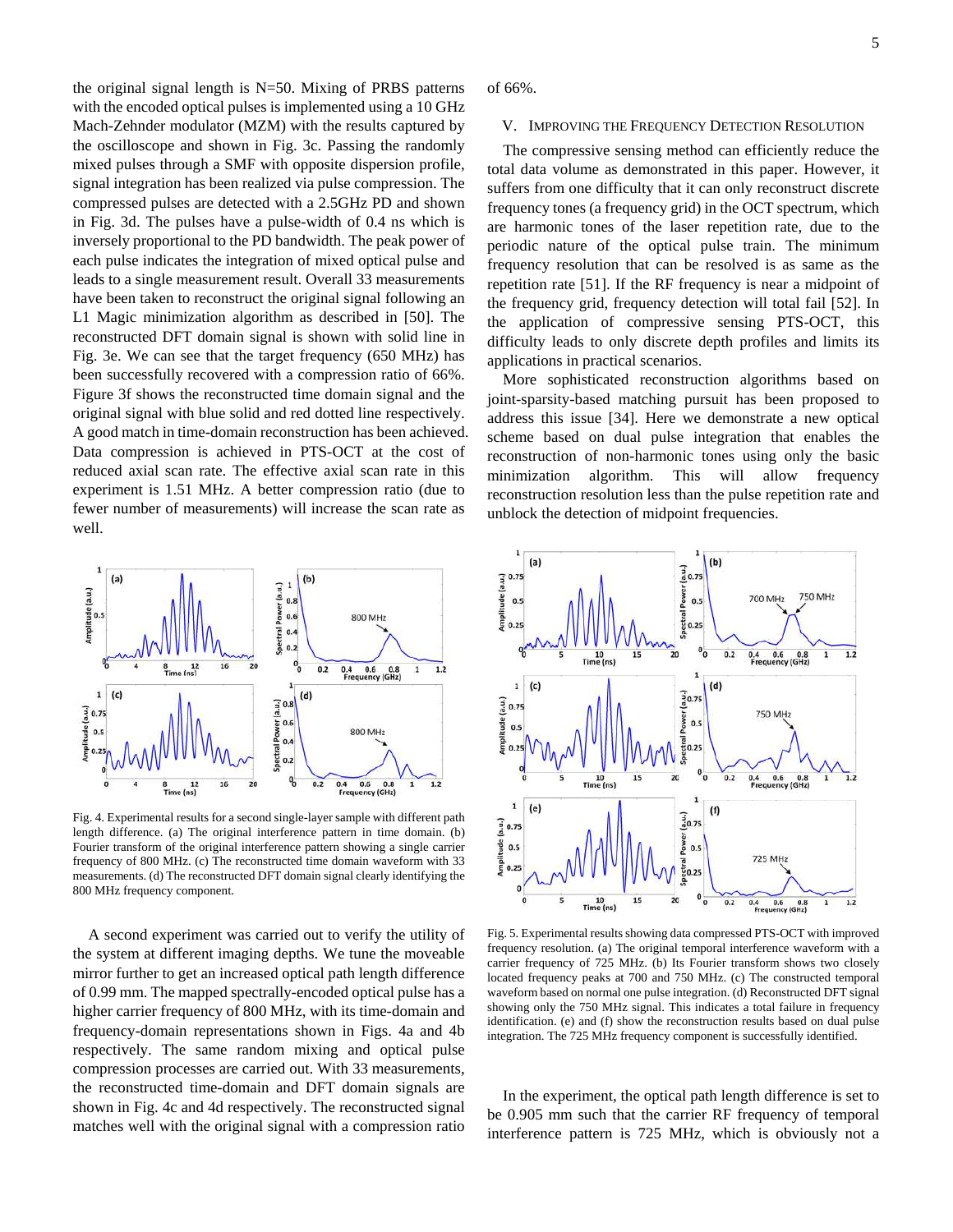harmonic tone of 50 MHz but a midpoint in the frequency grid with 50 MHz separation. The original spectrally-encoded temporal waveform is captured using the oscilloscope and shown in Fig. 5a and its Fourier transform is plotted in Fig. 5b. We can see that two closely located frequency peaks at 700 MHz and 750 MHz are presented due to the frequency grid. After normal compressive sensing process, the reconstructed time-domain and DFT-domain signals are shown in Figs. 5c and 5d respectively. The reconstructed frequency shows 750 MHz only and identification of actual 725 MHz frequency has totally failed. This is because 750 MHz component has a slightly higher power than 700 MHz as shown in Fig. 5b and the reconstruction algorithm only can pick up one stronger frequency. Here we integrate two successive PRBS-mixed optical pulses to form one measurement element for compressive sensing. As shown in Fig. 5f, the actual carrier frequency of 725 MHz is accurately identified thanks to dual pulse integration, and a compression ratio of 66% is achieved. Note that the detection speed has to be reduced as a trade-off.

#### VI. EVALUATION OF MINIMIZATION ALGORITHMS IN COMPRESSIVE SENSING PTS-OCT

Thus far in this paper, a primal-dual interior point method for L1 minimization has been used for PTS-OCT signal reconstruction. In this section, a number of alternative optimization algorithms for the reconstruction of PTS-OCT signals have been compared in terms of their reconstruction accuracy and efficiency. This will provide useful information in selection of appropriate algorithms for this particular PTS-OCT scheme.

In the context of compressive sensing, the time-stretched measurements can be modelled as a basis pursuit or a lasso L1 minimization problem. Note that these minimization problems have a slightly different mathematical form to Eq. (6). Five sparsity promoting algorithms were compared: primal-dual interior point method (L1 Magic) [50], alternating direction method for multipliers for basis pursuit (ADMM BP) and lasso (ADMM Lasso) [54], lasso method using coordinate descent (Matlab Lasso) and its standardised version [55], and Nesterov's algorithm method (NESTA) [56].

#### *6.1. Reconstruction accuracy*

To make a fair comparison, without loss of generality, the original PTS-OCT signal is set to have four dominant carrier frequencies (2.6 GHz, 2.9 GHz, 3.6 GHz and 4.6 GHz) corresponding to a four-layer sample. A PRBS vector with probability of 0.5 and sampling rate of 10 Gbps is used to mix with the original PTS-OCT signal, which makes the overall signal length to be 200. We first show the reconstructed frequency spectrum, at a common compression ratio of 40% (80 measurements), for each of the five algorithms as shown in Fig. 6. The red line is the ground truth signal and blue line represents the reconstructed results. NESTA produces an acceptable result in which the dominant peaks are all reconstructed and L1 Magic performs similarly well. ADMM Basis pursuit produces a less noisy signal but the energy at the frequency bands of interest is suppressed, which results in a less accurate result. This is also the case for ADMM lasso. Matlab lasso produces a large frequency drift for the weakest frequency peak at 4.6 GHz.



Fig. 6. The reconstructed frequency domain signals for all five algorithms corresponding to a compression ratio of 40%. Red line is the ground truth signal and blue line represents reconstruction. From left to right, top row: (a) NESTA and (b) L1 Magic; middle row: (c) ADMM Basis pursuit and (d) lasso; bottom row: (e) Matlab lasso for non-standardised data and (f) standardised data respectively.



Fig. 7. Evaluation of reconstruction accuracy. (a) RMSE of reconstructed signal calculated over entire frequency range. All five candidate algorithms show a descending trend. NESTA and L1 Magic algorithm yield the smallest RMS error. (b) RMSE of reconstructed signal calculated for the frequencies spanned by the 4 dominant peaks only. Error rates similar for all five algorithms for small number of measurements. Relative performance of NESTA and L1 Magic improves as the number of measurements increases.

The reconstruction accuracy was evaluated using the root mean square error (RMSE) in the frequency domain. Reconstruction errors were first calculated, over the whole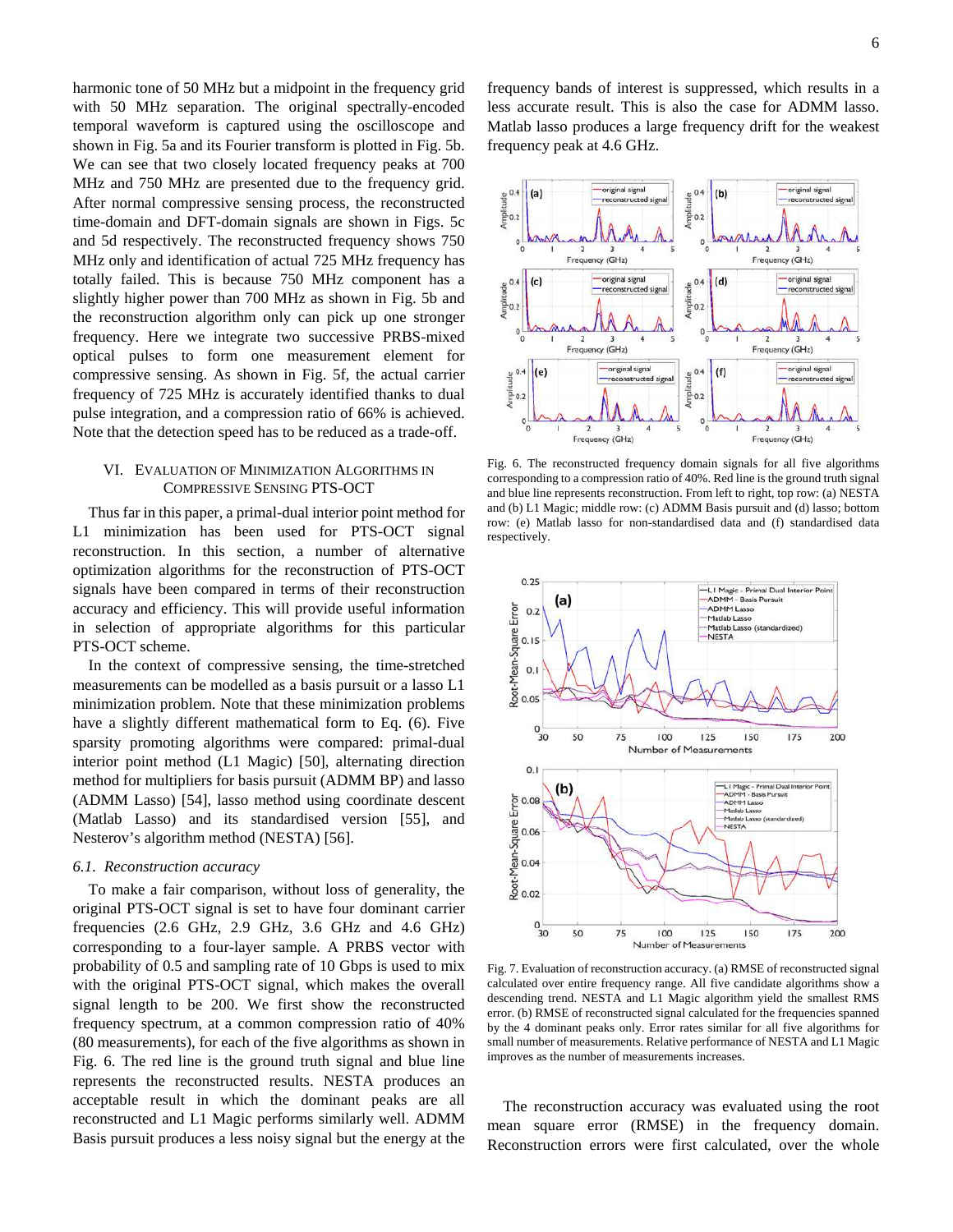frequency range, for different numbers of measurements ranging from 30 (15% compression ratio) up to a maximum of 200 measurements (no compression) as shown in Fig. 7a. The RMSE for the two ADMM methods is unstable but exhibits a decreasing trend w.r.t. measurements. Conversely, L1 Magic and NESTA show a smoothly decreasing error w.r.t. measurements and have the lowest error of the 5 algorithms tested. For the Matlab lasso algorithm, standardization reduces the error for fewer measurements but the error converges with non-standardised result as the number of measurements increases.

Since the four dominant frequency bands indicate the most important information, RMSE was calculated again for four dominant frequency peaks only with the results shown in Fig. 7b. Similar to Fig. 8a, NESTA and L1 Magic yield the smallest error over the frequency range. The reconstruction error for ADMM basis pursuit is again very unstable w.r.t. the number of measurements. Note at 70 to 90 measurements, ADMM basis pursuit achieves similar results to NESTA. This implies its advantage in reducing noise. In contrast, ADMM lasso remains stable at high sampling densities. Furthermore, standardisation for Matlab lasso has little effect on RMSE.

#### *6.2. Computation cost*

For each algorithm, the processing time for reconstruction was measured 5 times and averaged. The code was run in Matlab on a 64-bit Windows 10 machine with an Intel Core i7 CPU @ 3.07GHz and 8GB RAM. As shown in Fig. 8 the processing time for most algorithms is within 1 second except ADMM Basis pursuit which takes longer time than 1.5 seconds, with the peak at 2.4 seconds. This is due to its slow converge speed. ADMM is an iterative algorithm that executes quicker when the number of iterations is reduced at the expense of accuracy. The ADMM lasso is the fastest of the 5 algorithms with relatively small increase in computation time w.r.t. the number of measurements. Note, NESTA takes much more time than L1 Magic although they have similar RMSE.



Fig. 8. The computational time as a function of the number of measurements. ADMM Lasso, Matlab Lasso, Matlab Lasso (standardized) and L1 Magic show small linear increase with respect to number of measurements. Basis pursuit is unstable for measurements < 110 due to slow convergence rate.

#### *6.3. Summary remarks*

To summarise, the five algorithms vary in performance in terms of accuracy and efficiency. For the PTS-OCT signal tested in this work, NESTA and l1 Magic algorithms produce the most reliable reconstruction accuracy. Because NESTA requires more computational time, L1 Magic can be a better choice if fast processing is important. In addition, the sparsity of original signal can affect the best compression ratio for acceptable reconstruction. According to our evaluation, the L1 Magic implementation of the primal-dual interior point method offers the best compromise between accuracy and reconstruction time of the time-stretch OCT signal tested.

#### VII. DISCUSSIONS

In our proof-of-the-concept experimental demonstrations presented thus far, 33 measurements were required to reconstruct the original signal with a signal length of 50, leading to a compression ratio of 66%. There is great potential to improve the compression ratio based on the following three principles.

Despite a single carrier RF frequency to be identified for a single-layer sample, the reconstructed DFT domain signal is not a single-tone but a "fat" Gaussian distribution with a 3-dB bandwidth of 200 MHz. In signal reconstruction, more calculation resources and hence more measurements are required to reconstruct the whole Gaussian frequency band, which however does not carry any useful information (apart from the central peak frequency) leading to a sacrificed compression ratio. This issue can be improved by stretching the optical pulse further to a longer time window. Then the Fourier domain bandwidth will be effectively reduced. With a full-stretch of 100% duty cycle, the Fourier domain bandwidth for each carrier frequency can be as low as the pulse repetition rate [53], which is 50 MHz in our case. The compression ratio can be improved by 4 times.

Secondly, the compression ratio can be significantly improved by increasing the PRBS rate. In our demonstration, PRBS patterns are sampled at 2.5 Gbps, which is purely limited by the bandwidth of our AWG equipment. Low Nyquist rate not only limits the compression ratio but also the detection bandwidth of the PTS-OCT system. High data rate PRBS generator is a real challenge due to the electronic bottleneck. One solution is to partially compress over-stretched and PRBS-modulated optical pulse to increase the effective PRBS sampling rate [34].

Thirdly, the problem of Gaussian frequency band in the reconstructed DFT domain signal can be tackled from a different perspective. Here we use PRBS-modulated Gaussian pulse as an analog random bit sequence, rather than binary PRBS patterns as used in traditional compressive sensing systems. The use of Gaussian-shape analog random bit sequence in the reconstruction algorithm will effectively remove the Gaussian envelope of the information-carrying optical pulse and hence reduce the bandwidth of carrier frequencies in DFT domain. This method can be implemented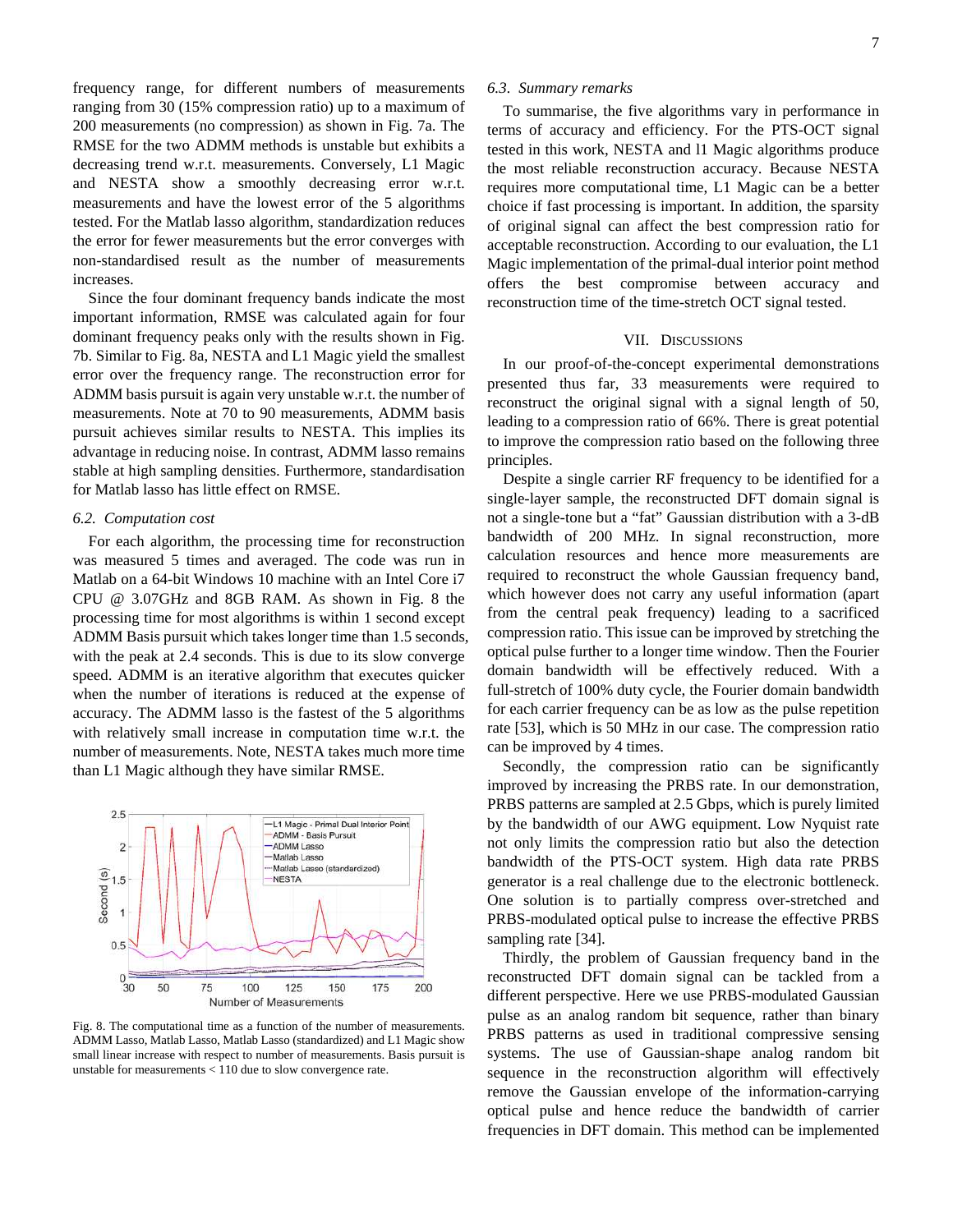purely in the digital domain during signal reconstruction and no hardware changes, such as pulse over-stretching and partially compression, are required. More simulations are carried out to verify this approach with parameters as same as used in Section 3. As shown in Fig. 9, the bandwidth of frequencies of interest (3.5 and 4 GHz) has been greatly reduced due to the removal of Gaussian envelope (see inset of Fig. 9). Only 20 measurements are required to reconstruct the signal shown in Fig. 9, leading to a greatly improved compression ratio of 10%.



Fig. 9. Improvement of compression ratio using a Gaussian-shaped analog random bit sequence. The bandwidth of frequency peaks have been reduced. The inset shows the reconstructed temporal waveform, clearly indicating the removal of Gaussian envelope.

#### VIII. SUMMARY AND CONCLUSION

Massive data volume is an emerging challenge in high-throughput measurement systems, such as PTS-OCT. In this paper, we have proposed and experimentally demonstrated a data compression approach based on photonic compressive sensing for data-efficient time-stretch OCT systems. Random mixing and integration processes were implemented in the optical domain directly free from the electronic bottleneck. High-throughput axial scanning at 1.51 MHz has been achieved using low-speed data acquisition at 50 MS/s thanks to photonic compressive sensing with a compression ratio of 66 %. A new dual pulse integration approach has been proposed and demonstrated to improve the frequency resolution of the system. Options to further improve data compression have been exploited. A Gaussian-shape analog random bit sequence was used in the reconstruction algorithm, which leads to an improved compression ratio of 10%. In addition, a number of optimization algorithms for the reconstruction of the PTS-OCT signals have been compared in terms of reconstruction accuracy and efficiency. Our results suggest that the L1 Magic implementation of the primal-dual interior point method offers the best compromise between accuracy and reconstruction time of the time-stretch OCT signal tested.

#### **REFERENCES**

[1] D. Huang, E. A. Swanson, C. P. Lin, J. S. Schuman, W. G. Stinson, W. Chang, M. R. Hee, T. Flotte, K. Gregory, C. A. Puliafito, and J. G. Fujimoto, "Optical coherence tomography," *Science*, vol. 254, no. 5035, pp. 1178-1181, Nov. 1991.

- [2] W. Drexler, U. Morgner, R. K. Ghanta, F. X. Kartner, J. S. Schuman, and J. G. Fujimoto, "Ultrahigh-resolution ophthalmic optical coherence tomography," *Nat. Med*., vol. 7, no. 4, pp. 502-507, Apr. 2001.
- [3] D. Stifter, "Beyond biomedicine: a review of alternative applications and developments for optical coherence tomography," *Appl. Phys. B: Lasers and Optics*, vol. 88, no. 3, pp. 337-357, Aug. 2007.
- [4] R. Leitgeb, C. K. Hitzenberger, and A. F. Fercher, "Performance of Fourier domain vs. time domain optical coherence tomography," *Opt. Express*, vol. 11, no. 8, pp. 889-894, Apr. 2003.
- [5] R. Huber, M. Wojtkowski, and J. G. Fujimoto, "Fourier Domain Mode Locking (FDML): A new laser operating regime and applications for optical coherence tomography," *Opt. Express*, vol. 14, no. 8, pp. 3225-3237, Apr. 2006.
- [6] D. Choi, H. Hiro-Oka, H. Furukawa, R. Yoshimura, M. Nakanishi, K. Shimizu, and K. Ohbayashi, "Fourier domain optical coherence tomography using optical demultiplexers imaging at 60,000,000 lines/s," *Opt. Lett*., vol. 33, no. 12, pp. 1318-1320, Jun. 2008.
- [7] A. G. Podoleanu and A. Bradu, "Master–slave interferometry for parallel spectral domain interferometry sensing and versatile 3D optical coherence tomography," *Opt. Express*, vol. 21, no. 16, pp. 19324-19338, Aug. 2013.
- [8] S. Gupta and B. Jalali, "Time stretch enhanced recording oscilloscope," *Appl. Phys. Lett*., vol. 94, no. 4, pp. 041105, Jan. 2009.
- [9] K. Goda, K. K. Tsia, and B. Jalali, "Serial time-encoded amplified imaging for real-time observation of fast dynamic phenomena," *Nature*, vol. 458, no. 7242, pp. 1145-1149, Apr. 2009.
- [10] J. Chou, D. R. Solli, and B. Jalali, "Real-time spectroscopy with subgigahertz resolution using amplified dispersive Fourier transformation," *Appl. Phys. Lett*., vol. 92, no. 11, p. 111102, Mar. 2008.
- [11] K. Goda and B. Jalali, "Dispersive Fourier transformation for fast continuous single-shot measurements," *Nat. Photon*., vol. 7, no. 2, pp. 102-112, Feb. 2013.
- [12] C. Wang, "Dispersive Fourier transformation for versatile microwave photonics applications," *Photonics*, vol. 1, no. 4, pp. 586-612, Dec. 2014.
- [13] T. Jannson, "Real-time Fourier transformation in dispersive optical fibers," *Opt. Lett*., vol. 8, no. 4, pp. 232-234, Apr. 1983.
- [14] M. A. Muriel, J. Azana, and A. Carballar, "Real-time Fourier transformer based on fiber gratings," *Opt. Lett*., vol. 24, no. 1, pp. 1-3, Jan. 1999.
- [15] C. Wang, F. Zeng, and J. P. Yao, "All-fiber ultrawideband pulse generation based on spectral-shaping and dispersion-induced frequency-to-time conversion," *IEEE Photon. Technol. Lett*., vol. 19, no. 2-4, pp. 137-139, Feb. 2007.
- [16] V. Torres-Company, D. E. Leaird, and A. M. Weiner, "Dispersion requirements in coherent frequency-to-time mapping," *Opt. Express*, vol. 19, no. 24, pp. 24718-24729, Nov. 2011.
- [17] L. R. Chen, "Photonic generation of chirped microwave and millimeter wave pulses based on optical spectral shaping and wavelength-to-time mapping in silicon photonics," *Opt. Commun*., vol. 373, pp. 70-81, 2016.
- [18] S. Moon and D. Y. Kim, "Ultra-high-speed optical coherence tomography with a stretched pulse supercontinuum source," *Opt. Express*, vol. 14, no. 24, pp. 11575-11584, Nov. 2006.
- [19] K. Goda, A. Fard, O. Malik, G. Fu, A. Quach, and B. Jalali, "High-throughput optical coherence tomography at 800 nm," *Opt. Express*, vol. 20, no. 18, pp. 19 612–19 617, Aug. 2012.
- [20] J. J. Xu, C. Zhang, J. B. Xu, K. K. Y. Wong, and K. K. Tsia, "Megahertz all-optical swept-source optical coherence tomography based on broadband amplified optical time-stretch," *Opt. Lett.*, vol. 39, no. 3, pp. 622-625, Feb. 2014.
- [21] J. J. Xu, X. Wei, L. Yu, C. Zhang, J. B. Xu, K. K. Y. Wong, and K. K. Tsia, "High-performance multi-megahertz optical coherence tomography based on amplified optical time-stretch," *Biomed. Opt. Express*, vol. 6, no. 4, pp. 1340-1350, Apr. 2015.
- [22] D. L. Donoho, "Compressed sensing," *IEEE Trans. Inf. Theory*, vol. 52, no. 4, pp. 1289-1306, Apr. 2006.
- [23] J. A. Tropp, J. N. Laska, M. F. Duarte, J. K. Romberg, and R. G. Baraniuk, "Beyond Nyquist: efficient sampling of sparse bandlimited signals," *IEEE Trans. Inf. Theory*, vol. 56, no. 1, pp. 520-544, Jan. 2010.
- [24] G. C. Valley, G. A. Sefler, and T. J. Shaw, "Compressive sensing of sparse radio frequency signals using optical mixing," *Opt. Lett*., vol. 37, no. 22, pp. 4675-4677, Nov. 2012.